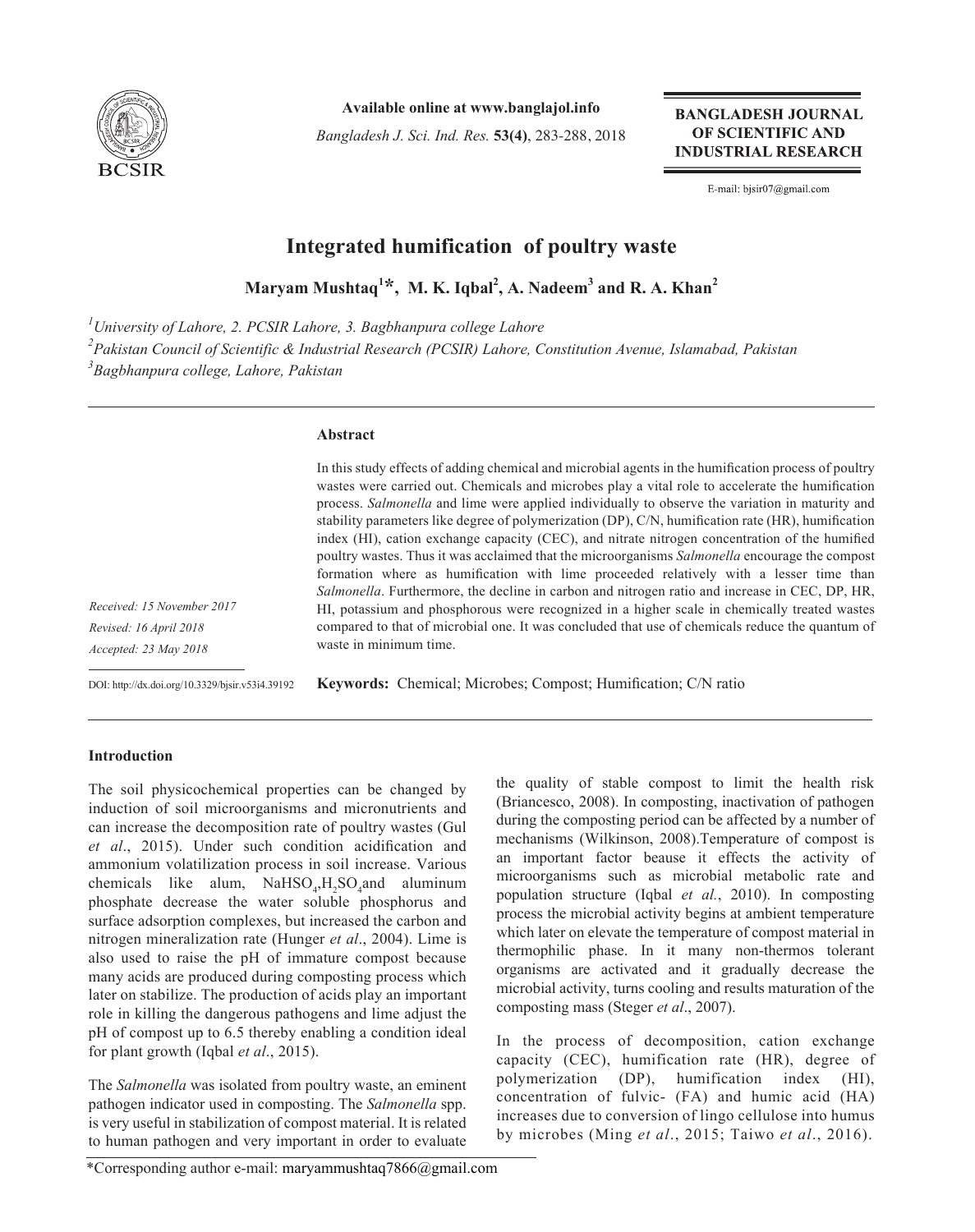When it occurs, the ratio of carbon to nitrogen gets below 20 and this is considered as indicator of compost maturity. Through microbial activity metabolism of protein increases  $NH<sub>3</sub>$ , volatilization of which may cause the decrease in NH<sup>+4</sup> -N due to the insignificant alkaline pH of the compost. The large microbial population could increase degradation of biochar and diversity of microbes in the composting heaps. Fungi partially degrade biochar during the process of composting. Losses of nitrogen may occur during the composting of poultry manure due to the initial elevation of  $NH<sub>3</sub>$  and the incidence of easily mineral able compounds of N, like uric acid can be emitted during the early phases of composting. Decrease of NH<sub>3</sub> volatilization is notified due to low concentration of N in soil amended with biochar and high carbon and nitrogen ratio. This favors the microbial immobilization of soils containing comparatively small amounts of inorganic N (Lehmam and Rondon, 2005). The aim of this study was to compare the humification of poultry wastes by applying chemicals and microbes and to evaluate the decomposition time also.

#### **Materials and methods**

#### *Isolation of bacteria from Poultry wastes*

Freshly collected samples of poultry waste were streaked on potato dextrose agar (PDA) plates. These plates were incubated for 48 - 72 h at 38-42°C without aeration. Colonies of different bacterial strains were recognized on these plates. Different species of *Salmonella* were separated from this culture of bacteria on agar plate.

### *Isolation of Salmonella*

Colonies typical (pale or colorless with or without black centers) to *Salmonella* on the agar plates on desoxycholate Citrate Agar (DCA) and a bright red color on propylene glycol deoxycholate agar (PGDA) were cultured on the agar plates having triple sugar iron agar slants, urea agar and lysine broth and incubated at 38°C for 48h. By sub-culturing onto fresh (PGDA) plates, the purity of suspected *Salmonella* colonies were identified that were hydrogen sulfide positive on triple sugar iron (TSI) agar, urease negative and lysine positive. The purified *Salmonella* colonies were moved to agar slants by streaking and further biochemical tests were performed which included sugar, decarboxylase test and glycerol fermentation.

### *Salmonella spp. cell culture*

### a*Microbial method*

Poultry waste was collected from different poultry farms and mixed with wheat straw of 0.5 mm in size. All apparatus used

for composting process were sterilized. Experimental flasks were washed thoroughly with double distilled water (DDW) and sterilized. After adding poultry waste and wheat straw in it, the mouth of the flasks were closed by putting cotton plug in it and covered with aluminum foil. The flasks thus made ready with poultry waste, were autoclaved at  $121^{\circ}$ C and at 15 psi for 15 minutes in order to kill all the microbes present in the poultry wastes. Three flasks were taken for control and three for experimental compost separately. In the experiment, initially 100 g of each sterilized poultry waste mixture (poultry waste: 70% and 30% wheat straw) was used. The sterilized sample mixed with 10% of broth inoculums of each *Salmonella*  isolates, separately. Similarly sterilized raw material were mixed with different chemicals (N, P, K, alum, ammonium, nitrate) to analyze the humification of poultry waste. During composting the inoculated flasks were incubated at 38°C.

#### *Chemical Method*

Poultry waste and wheat straw were melded in a mechanical composter of 10 L capacity. The composter drum (300 mm long and 250 mm in dia) made up of 3 mm thick sheet of stainless steel (SS) and was fixed on an iron stand. Inside the drum, steel angles were welded horizontally to provide appropriate mixing of wastes. Simultaneously, two holes (200 and 100 mm) were made both at the upper and the lower portion of the drum, respectively. With the help of SS containers, the mixed poultry waste and wheat straw were loaded into the composter and filled up to 50% of the total volume. To ensure proper mixing and aeration, the composter was run regularly 5 h daily at 500 rpm by electrical gearbox. A thermocouple was fixed to monitor the regular changes in temperature after every five hours. Alum (0.3%) was used as an inorganic additive, which was spreaded on the poultry waste mixture and homogenized in a mechanical composter in each experimental batch. Samples without additives and microbes were run and observed for the same parameters for all chemicals and microbes. Controls were done in triplicate. All the results were reported as an average. The 300 g samples were collected from each runs after five days intervals regularly up to sixty five days. Samples were dried at 75°C and passed through 2 mm sieve for the analysis of ash, carbon nitrogen ratio (C/N), humification index(HI), degree of polymerization (DP) and humification rate (HR).

## *Analytical method*

The chemical properties (C*/*N,HR, FA, DP, HA, HI ,CEC and ash) of the compost were verified after Iqbal *et al*. (2010). The micronutrient (Zn, Mn, Fe, Cu, and Cd) concentration of the compost were analyzed by using the Atomic Absorption Spectrophotometer ( Analytik Jena, (novAA:800). The chemical properties of the compost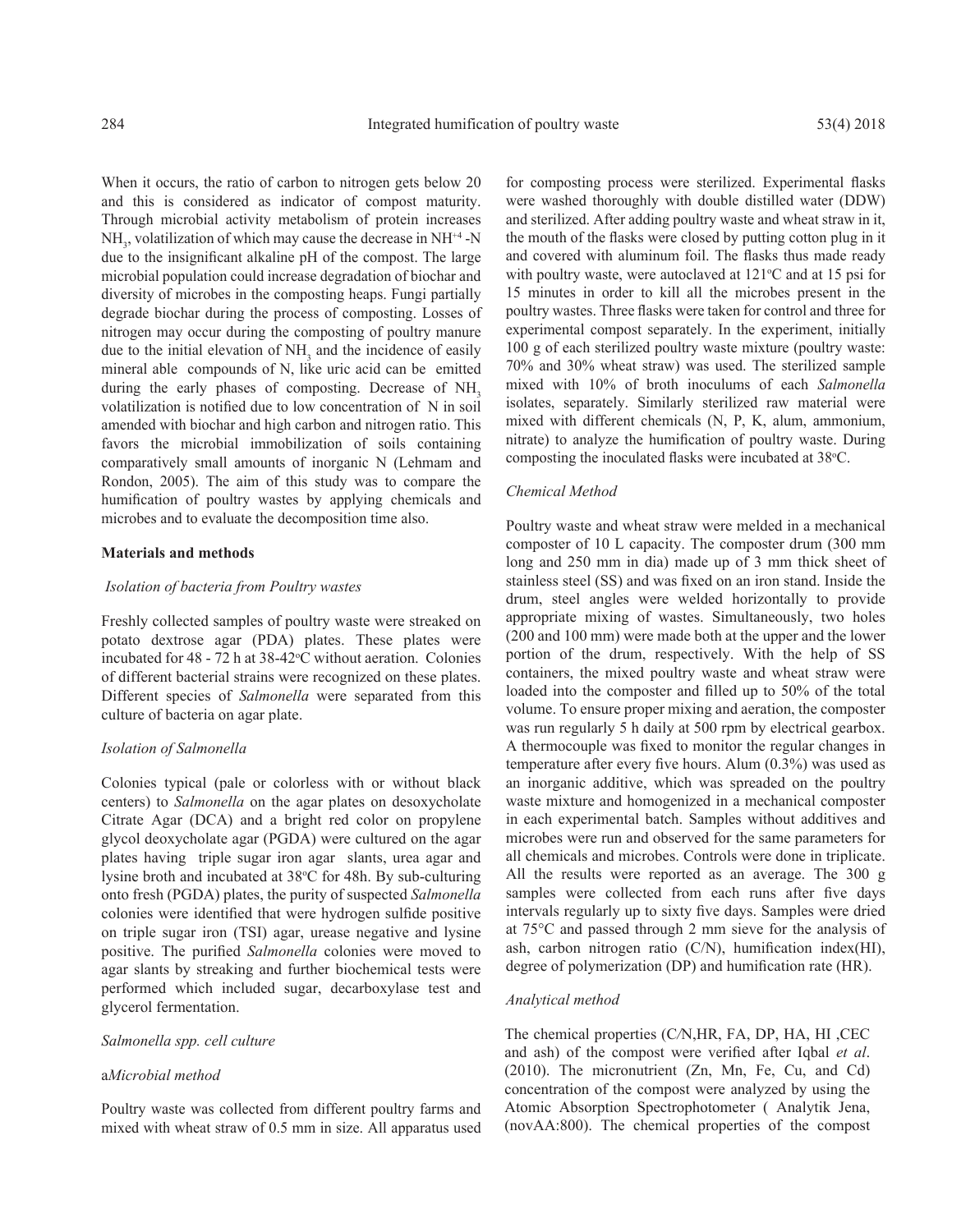samples were anal yzed by using standard methods (Peech *et al*., 1962; Nelson and Sommers, 1996). The analyses of total N and total C from the experimental samples were carried out by catalytic tube combustion using the Vario Macro Elementar Analysensysteme Gmb HCHNS analyzer (S.N: 11046079) The carbon and nitrogen ratio was calculated as the quotient of total carbon over total nitrogen.

### **Results and discussion**

Fig.1a.showed the comparison of C/N ratio between experimental, control and chemical decomposition. As C/N ratio was decreasing continuously in the experimental samples of control, microbial and chemical studies, chemicals were applied to poultry wastes for the purpose of decomposition. Results show further decrease in C/N as compared to microbial values. With the raise in composting time, there was a decline in carbon and nitrogen ratio for both the composts namely, microbial and chemical (Iqbal *et al.,* 2014). At  $25<sup>th</sup>$  day of decomposition C/N starts to decrease largely as compared to microbial ratio. Chemical decomposition gives 17.86% C/N where as microbial decomposition gives 22.89% C/N. Maximum difference noted on the 30<sup>th</sup> day of decomposition when microbial gave 22.06% C/N and chemical decomposition gave 16.04 % C/N. In poultry waste low carbon to nitrogen ratio caused the loss

of N through  $NH_3$  volatilization (Tiquia and Tam 2002). According to (Golueke *et al.,* 1981) carbon and nitrogen ratio less than 20 show the acceptable maturity and ratio of 15 or less is expedients. One of the most vital factors that affect the quality of compost is carbon to nitrogen ratio. In composting, a range of C/N ratio from 25 - 30 considered ideal (Kumar *et al.,* 2010). In composting, lower initial carbon to nitrogen ratio is helpful in increasing the amount of treated manure which also helps in increasing the loss of N as  $NH<sub>3</sub>$  gas. Compost stability showed the low carbon to nitrogen ratio,while reduction in carbon showed the maturity of compost. Microbes use organic compound for their nutrition that is the main reason in reduction of C/N ratio (Waqas *et al*., 2017).

The qualitative differences in microbial and chemical decompositions have been depicted in Fig.1b. The decomposition rate was high in chemical method than microbes, because microbes used the organic carbon for their energy purpose. Moreover, both treatment results showed the significant difference. During observation on  $25<sup>th</sup>$  day the nitrate concentration was 198.65 mg/kg and 143.06 mg/kg by chemical and microbial method respectively. This remarkable change was also observed on 50<sup>th</sup> day of composting between these two method results i.e. microbial decomposition gives  $307.68$  mg/kg value of NO<sub>3</sub> while chemical decomposition of  $NO_3$  gives 352.54 mg/kg (Fig.1b). Nitrate is a salt and it dehydrates the surrounding

| <b>Parameters</b>    | <b>Poultry</b><br>Waste | Wheat<br><b>Straw</b> | Control<br>Compost | Chemical<br>Compost | <b>Microbial</b><br>Compost |
|----------------------|-------------------------|-----------------------|--------------------|---------------------|-----------------------------|
| Moisture $(\%)$      | 55.78                   | 11.59                 | 38.65              | 29.18               | 29.16                       |
| pH                   | 7.8                     | 6.54                  | 8.02               | 8.87                | 8.42                        |
| Ash $(\%)$           | 42.45                   | 35.49                 | 40.09              | 54.32               | 47.65                       |
| Organic Matter (%)   | 57.55                   | 64.51                 | 59.91              | 45.68               | 52.35                       |
| Total Nitrogen (%)   | 3.85                    | 0.1                   | 1.6                | 1.86                | 1.6                         |
| Total Carbon $(\% )$ | 31.44                   | 35.25                 | 32.73              | 24.96               | 28.60                       |
| $C/N$ ratio          | 8.16                    | 352.5                 | 20.45              | 13.41               | 17.87                       |
| Total $P(\% )$       | 1.6                     | 0.17                  | 1.18               | 2.37                | 2.19                        |
| Total K $(\%)$       | 1.12                    | 0.06                  | 2.33               | 2.21                | 2.11                        |
| Total Sulphur (%)    | 0.27                    | 0.39                  | 0.21               | 0.24                | 0.17                        |
| Total Hydrogen (%)   | 6.8                     | 1.7                   | 4.3                | 3.34                | 3.28                        |
| $\text{Zn (mg/kg)}$  | 21.43                   | 0.07                  | 11.46              | 16.53               | 16.47                       |
| Pb $(mg/kg)$         | 0.53                    | 0.08                  | 0.18               | 1.34                | 0.28                        |
| $Mn$ (mg/kg)         | 1.15                    | 0.09                  | 0.12               | 1.64                | 1.51                        |
| $Cu$ (mg/kg)         | 0.54                    | 0.15                  | 0.37               | 0.56                | 0.40                        |

**Table I. Chemical characteristics of poultry waste, experimental, control compost and wheat straw**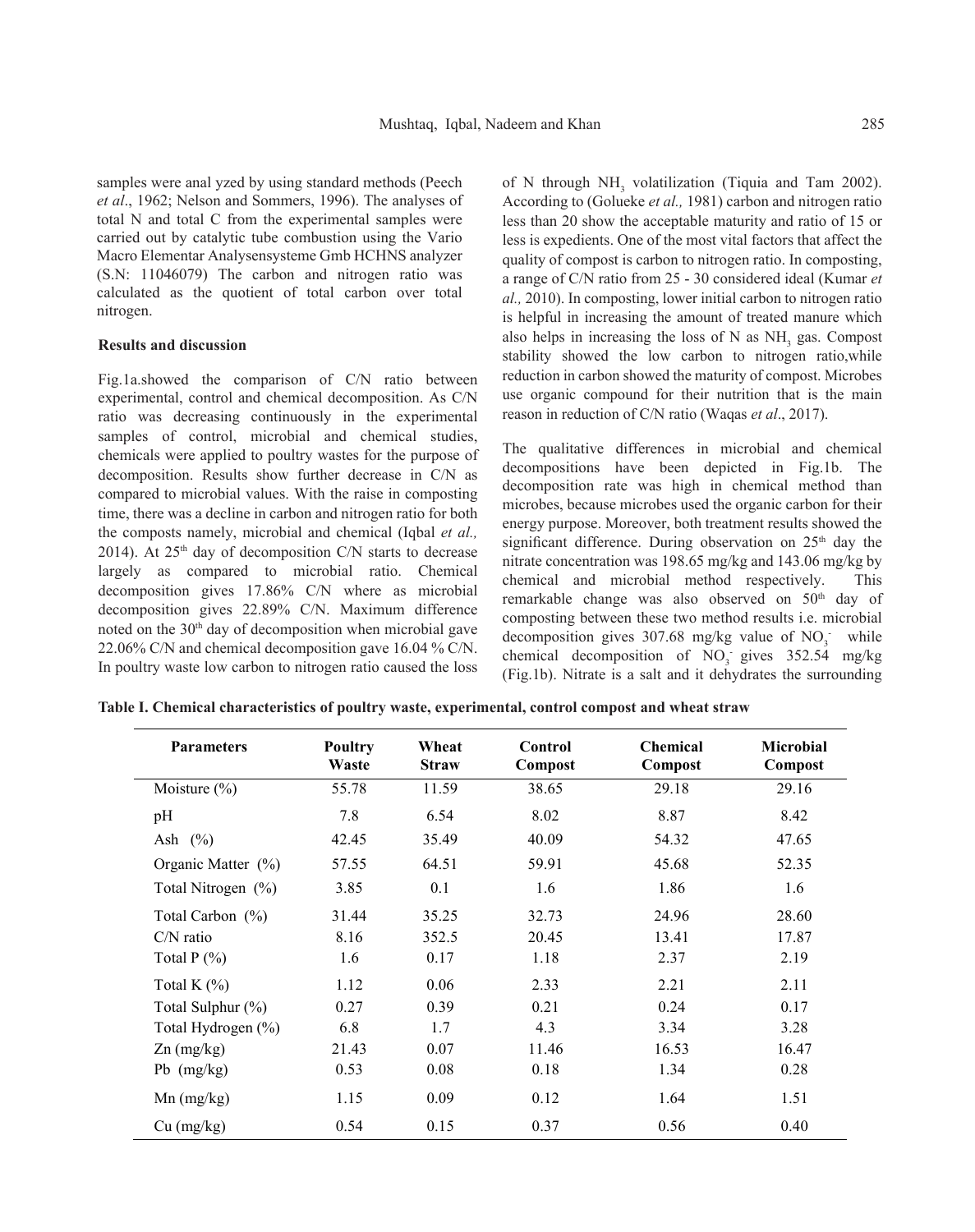

**Fig. 1. Comparison of chemical and microbial methods of composting for poultry waste with time (a) C/N (b) Nitrate (c) ammonia (d) ash (e) CEC (f) HR (g) HI & DP**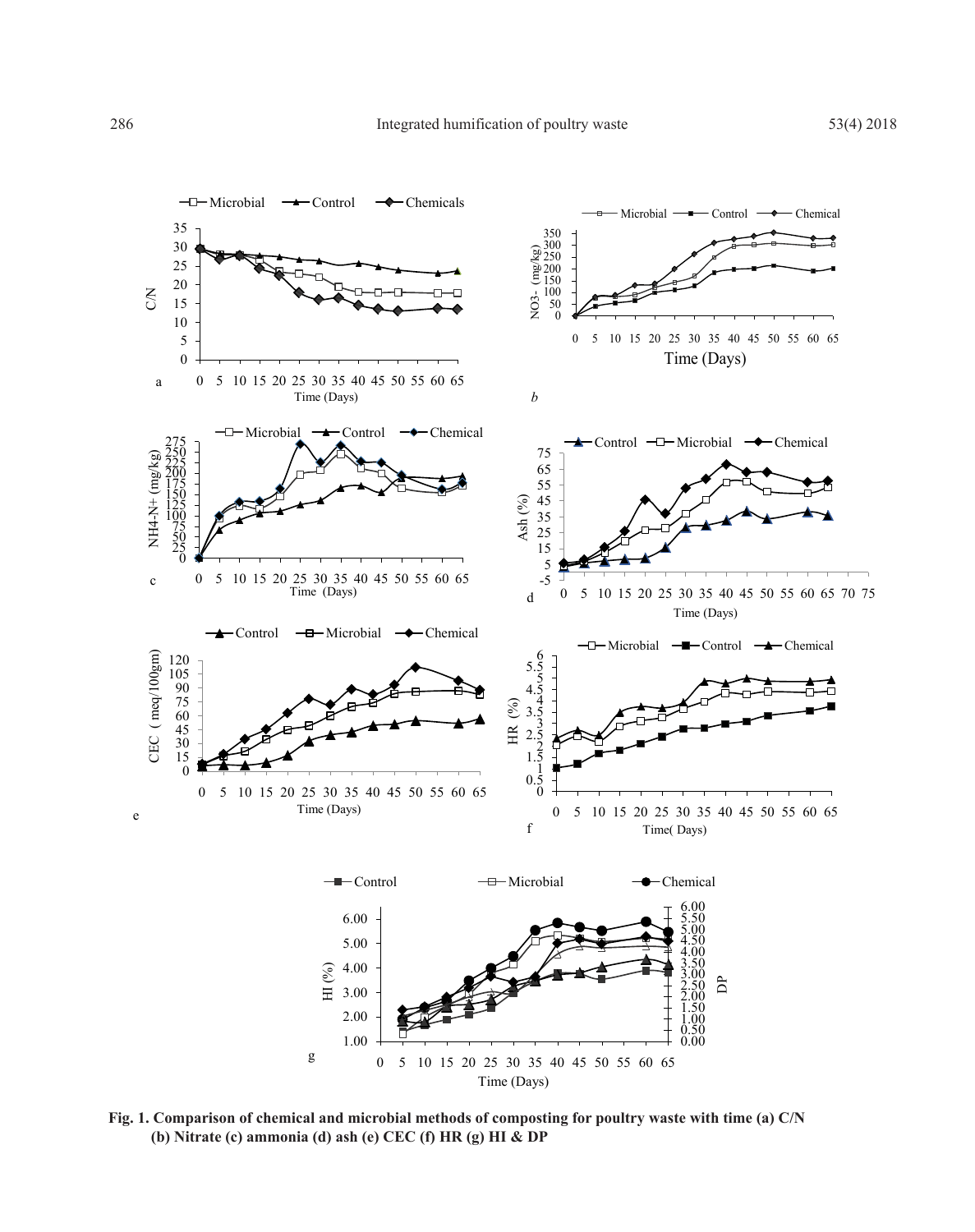soil, as well as it burns up the OM in soil because of being very strong oxidizer (Zhen *et al.*, 2014). NH<sub>3</sub> volatilization may cause decline in  $NH_4^+$ -N that indicates the increase in  $NO<sub>3</sub>$ <sup>-</sup>N. The temperature rise in compost may cause the loss in  $NH_4^+$ -N and rise of NO<sub>3</sub><sup>-</sup>-N may help to plant for uptake of nitrogen for plant growth. In sewage sludge the ammonia concentration decrease with time due to decomposition of nitrogenous waste (Yuan *et al*., 2015). Increased content of  $NO<sub>3</sub>$  than NH4<sup>+</sup>-N shows the process of composting has been performed under appropriate aeration (Maria Gomez-Brandon *et al.,* 2008). The application of chemicals and *Salmonella* to decompose the poultry waste showed maximum achievements in chemical method. On 10<sup>th</sup>day, the ammonia released was 134.34 mg/kg where as 117.09 mg/kg were released for microbial method. It was 13 percent less than chemical method. This pattern did prevail throughout the composting but at the end of the process, there no significant difference was observed (Fig.1c). The decrease of ammonia was due to the volatilization at high pH and temperature (Guo *et al*., 2012).

Fig. 1d depicted the comparison of control and microbial and chemical treatments on the same day of composting samples. At  $5<sup>th</sup>$  day of decomposition, no significant difference was seen among the samples. But as the process of composting proceeded the degree of decomposition increased gradually (Fig.1d). After 40th day, the percentage of decomposition of ash increases in chemical as compared to microbial samples. Ash and organic matter related inversely to each other. High organic matter content results low ash (Waqas *et al*., 2017). Higher microbial activities give highest rate of decomposition. Furthermore, the ash content is an additional sign of decomposition process that showed a high degree of decomposition.

On the 25th day of decomposition, CEC values in control, microbial and chemically treated samples were 32.76, 49.32 and 78.36 meq/100 g, respectively (Fig.1e). The values were increasing with composting time. Increase in CEC during composting occurs because of aggregation of negatively charged materials such as phenolic hydroxyl and carboxyl groups (Harada and Inoko, 1980; Gao *et al*., 2010). Microbial alteration of lingo cellulose into humus can also cause increase in CEC (Iqbal *et al*., 2010).

The decomposition of poultry waste is a humification process indeed, where the production of fulvic acid initially increased compared to humic acid. The concentration of the latter increased as the composting process move forward whereas the fulvic acid decreased. The humification rate depends upon the nature of waste, moisture, chemical reaction and polymerizing agent. As the humification rate (HR) increases the humification index (HI), the degree of polymerization (DP)is also increased. They are directly proportional to each other. The microbial activity results are not significant than chemical. Chemicals enhanced the decomposition rate than microbes because it raised the pH and temperature of the process. On 5th day of decomposition, HR value of control, microbial and chemically treated samples showed 1.21, 2.43 and 2.69%, respectively. Significant difference can be seen on the 35th day of decomposition when the HR values increased to 4.84, 3.97 and 2.80% respectively in control, microbial and chemically treated samples (Fig-1f). Moreover, the same observation was observed in HI and DP (Fig-1g). The results of the present study are in agreement with Iqbal *et al*. (2015).

## **Conclusion**

The addition of wheat straw reduced the moisture of poultry waste which enhanced the humification process of the waste. The addition of alum increased the humification rate than *Salmonella* and reduces the time for decomposition. All the humification parameters were correlated with each other and the present findings can be applicable on other wastes also.

#### **References**

- Briancesco R (2008), Assessment of microbiological and parasitological quality of composted wastes: health implications and hygienic measures, *Wast Manag and Res*. **26**: 196-202.
- Gao MB, Li A, Yu F, Liang L, Yang Y and Sun Y (2010), The effect of aeration rate on forced-aeration composting of chicken manure and sawdust, *Bioresour Tech*. **101**: 1899–1903.
- Golueke CG (1981), Principles of biological resources recovery, *Bio Cycle*. **22**: 36-40.
- Gul S, Whalen JK, Thomas BW, Sachdeva V and Deng H (2015), Physico-chemical properties and microbial responses in biochar-amended soils: Mechanisms and future directions, *Agricul Eco Envir*. **206**: 46–59. DOI: org/10.1016/j.agee.2015.03.015
- Guo R, Li G, Jiang T, Schuchardt F, Chen T, Zhao Y and Shen.Y (2012), Effect of aeration rate, C/N ratio and moisture content on the stability and maturity of compost, *Bioresour Technol*. **112**: 171-178. DOI: org/10.1016/j.biortech.2012.02.099